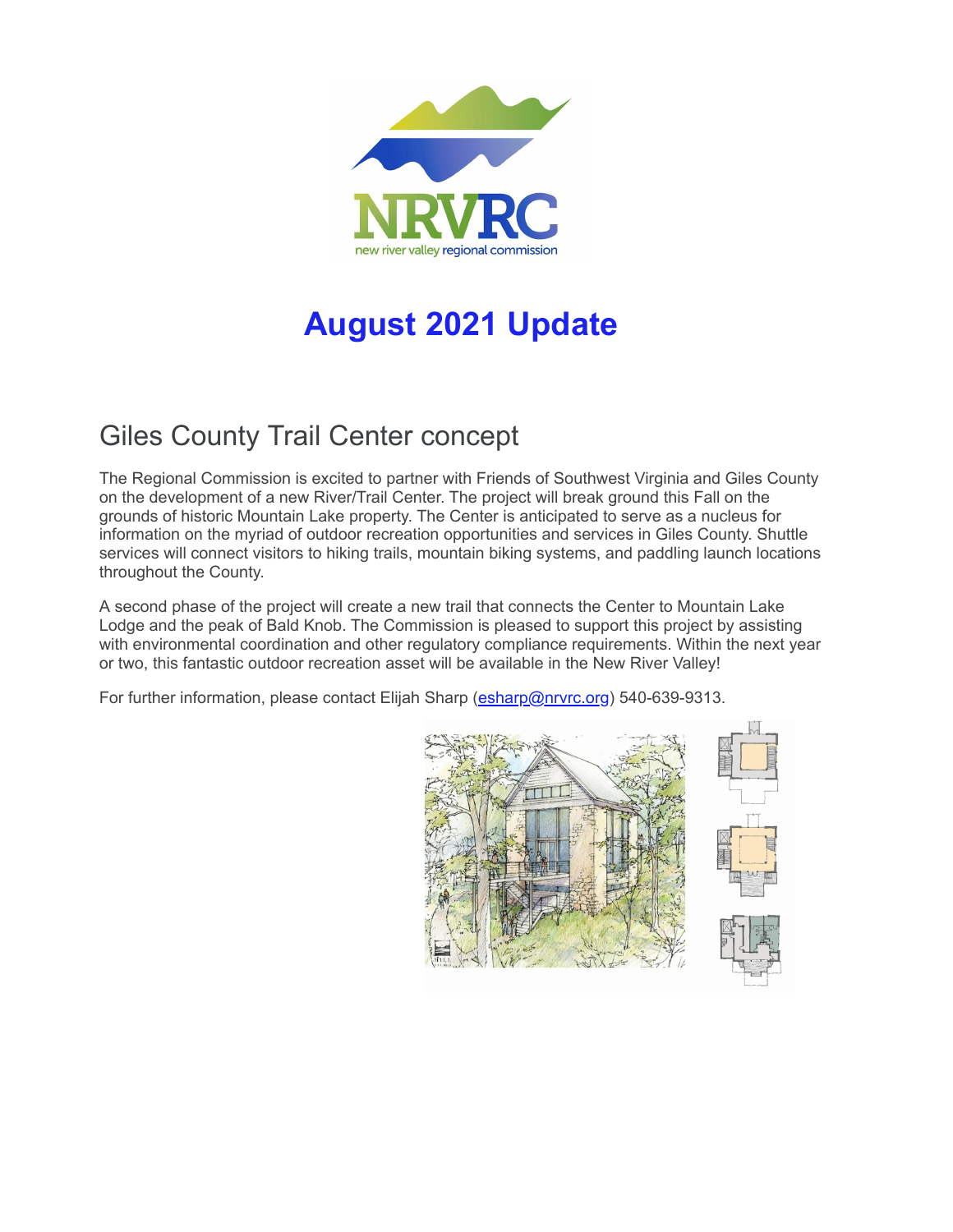

#### Business Continuity Team- Workshop Series

The BCT in partnership with the Small Business Development Center will hold a workshop series for business owners/managers/HR personnel on how to make your business resilient beyond COVID-19 on Monday August 16th and Wednesday August 18th from 3:00 to 4:30pm. The workshop on Monday will focus on keeping your data safe (cybersecurity) and the workshop on Wednesday will focus on crisis communication-tips for creating and delivering key messages to your customers, media and other stakeholders. There will be limited seating for in person attendance and unlimited for zoom attendees. Stay tuned for future workshop topics throughout the fall.

For further information or to request specific support, please contact Ashley Briggs[\(abriggs@nrvrc.org\)](mailto:abriggs@nrvrc.org) 540-639-9313.